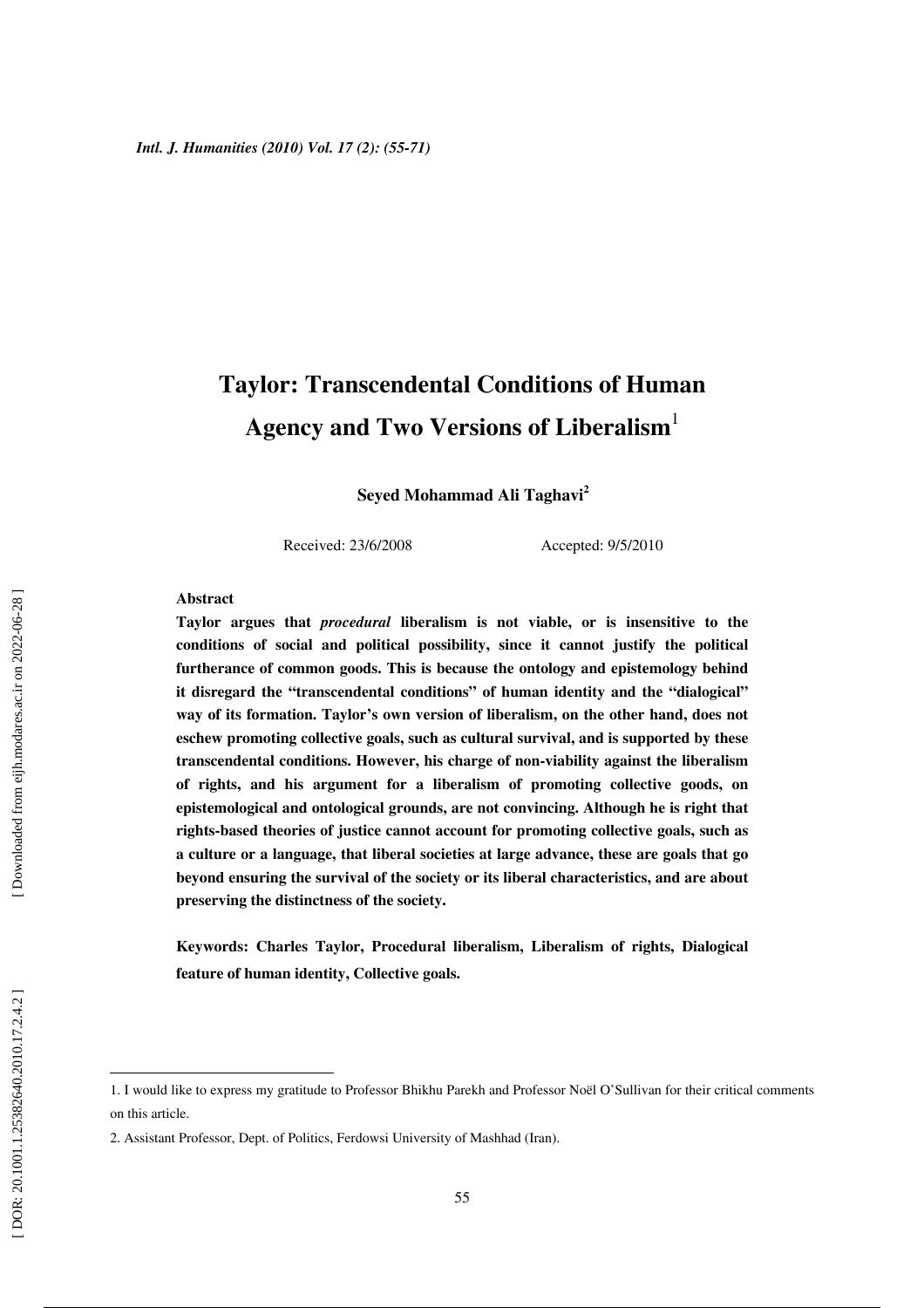Charles Taylor's philosophical arguments, as well as his politics, have been criticised from a variety of perspectives. However, less attention has been paid to the argument he puts forward in order to arrive at his moral and political views from what he considers to be their philosophical grounds. Such an argument is important because he believes that political and moral stands presuppose some epistemological and ontological accounts, which though do not determine a certain policy or moral belief, can show that its realisation is an impossibility or carries a heavy price (Taylor, 1997: 183).

Taylor primarily focuses on two versions of liberalism. The thrust of his thought is his critique of the rights-based or procedural liberalism of neutrality. He criticises procedural liberalism for its inability to justify the political furtherance of common goods such as culture or language. Taylor also challenges the ontology behind procedural liberalism and the modern epistemology that underpins it, which disregards what he calls the "transcendental conditions" of human identity and, particularly, the "dialogical" way of its formation. He believes that this version of liberalism is not viable, or is insensitive to the range of social and political possibilities, as identified in his ontological discussions. On the other hands, he advocates another version of liberalism that does not eschew promoting collective goals like culture. For him, the vitality of culture for

selfhood requires a cultural politics. Taylor's concern with cultural "survival" as a collective good to be pursued by the state has been attacked by many, such as Jurgen Habermas and Anthony Appiah, as being oppressive and a violation of individual autonomy (Gutmann, 1994: 130 and 157).

In this article, Taylor's attempt to ground the politics of promoting culture and collective goods on "transcendental conditions" of understanding and selfhood is examined; and it is discussed why such an attempt is not persuasive. It is argued that liberalism can accommodate what Taylor calls "transcendental conditions" of human agency, such as the need for "strong evaluation" and "dialogical feature" of selfhood. It can also account for the survival of the society and its liberal democratic characteristics. Nevertheless, Taylor is right that liberalism cannot justify the furtherance of collective goods that most liberal states pursue, such as cultural survival.

### **1. Embodied Understanding**

Taylor criticises modern epistemology, or what he generally calls "the epistemological tradition," because of its notion of disengaged thinking. He argues that we perceive things through our capacity for action, while being at grips with the world. Embodiment is an essential feature of our experiences and perceptions, similar to those features that Kant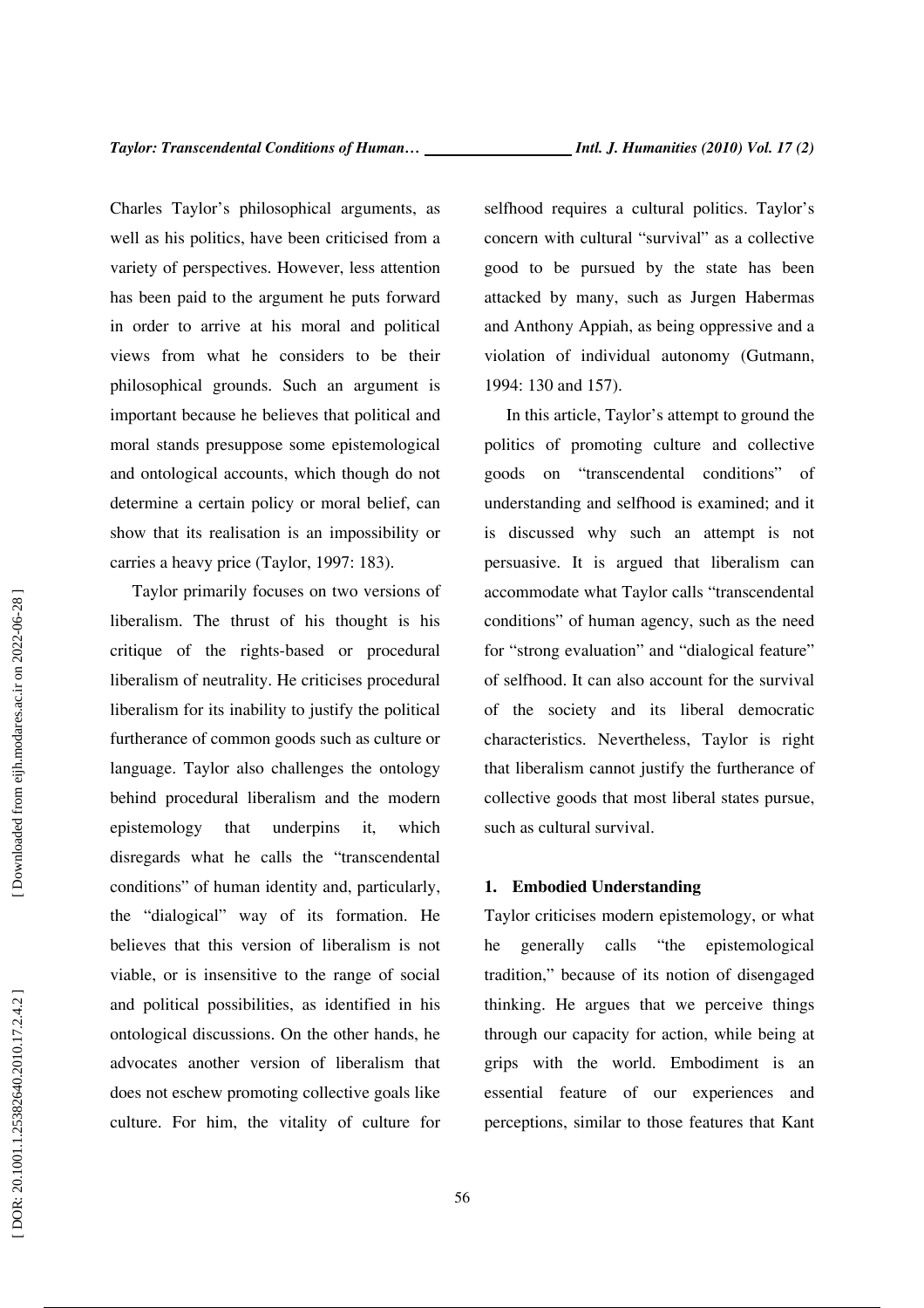calls "transcendental." The impossibility of disengaged thinking amounts to the impossibility of having a disinterested understanding of the world which, in turn, undermines foundationalism as well as representationalism.

Our previous knowledge and experience, as the results of our engagement with the world, form a background understanding against which we think about things. This background is primarily taken for granted, and is the locus of unresolved issues. This is contrary to the modern intellectual tradition, which looks for selfexplanatory foundations, and treats all potential issues as though they could become transparent. In this tradition, even the self is considered in epistemological terms as an entity that is basically capable of representation, and whose sole constitutive feature is self-consciousness (Taylor, 1997: 169). The moral or evaluative concerns of human beings are considered secondary, as subjects to be studied neutrally.

What makes Taylor scornful of the disengaged view of the self is primarily its moral corollaries. The disengaged view considers the subject as ideally free and rational and distinct from the natural and social worlds, in the sense that his identity is not defined in terms of the worlds surrounding him. From this picture flows the moral ideal of the punctual self, 'ideally ready as free and rational to treat these worlds - and even some of the features of his own character - instrumentally, as subject to change and recognizing in order the better to secure the welfare of himself and others' (Taylor, 1997: 7).

### **2. Human Agency**

Taylor sees every epistemological account in a complex relation of mutual support with an ontology accounting for ultimate factors in explaining social life. Hence, he tries to refute the atomist view of human agency that he discerns to be the ontology behind modern epistemology. In contrast, he argues for a "dialogical" view of the self that elucidates the significance of the community and culture for human agency. Here, it is necessary to explore what Taylor means by human agency, selfhood or identity.

### **2.1. Identity and Strong Evaluation**

Identity is a 'person's understanding of who they are, of their fundamental defining characteristics as a human being' (Taylor, 1992: 25). It is about commitments and identifications that orient us in life, and give meaning to things around us, suggests Taylor. Using a spatial analogy, he explains that

To know who I am is to be oriented in moral space, a space in which questions arise about what is good or bad, what is worth doing and what not, what has meaning and importance for you and what is trivial and secondary (Taylor, 1989: 28).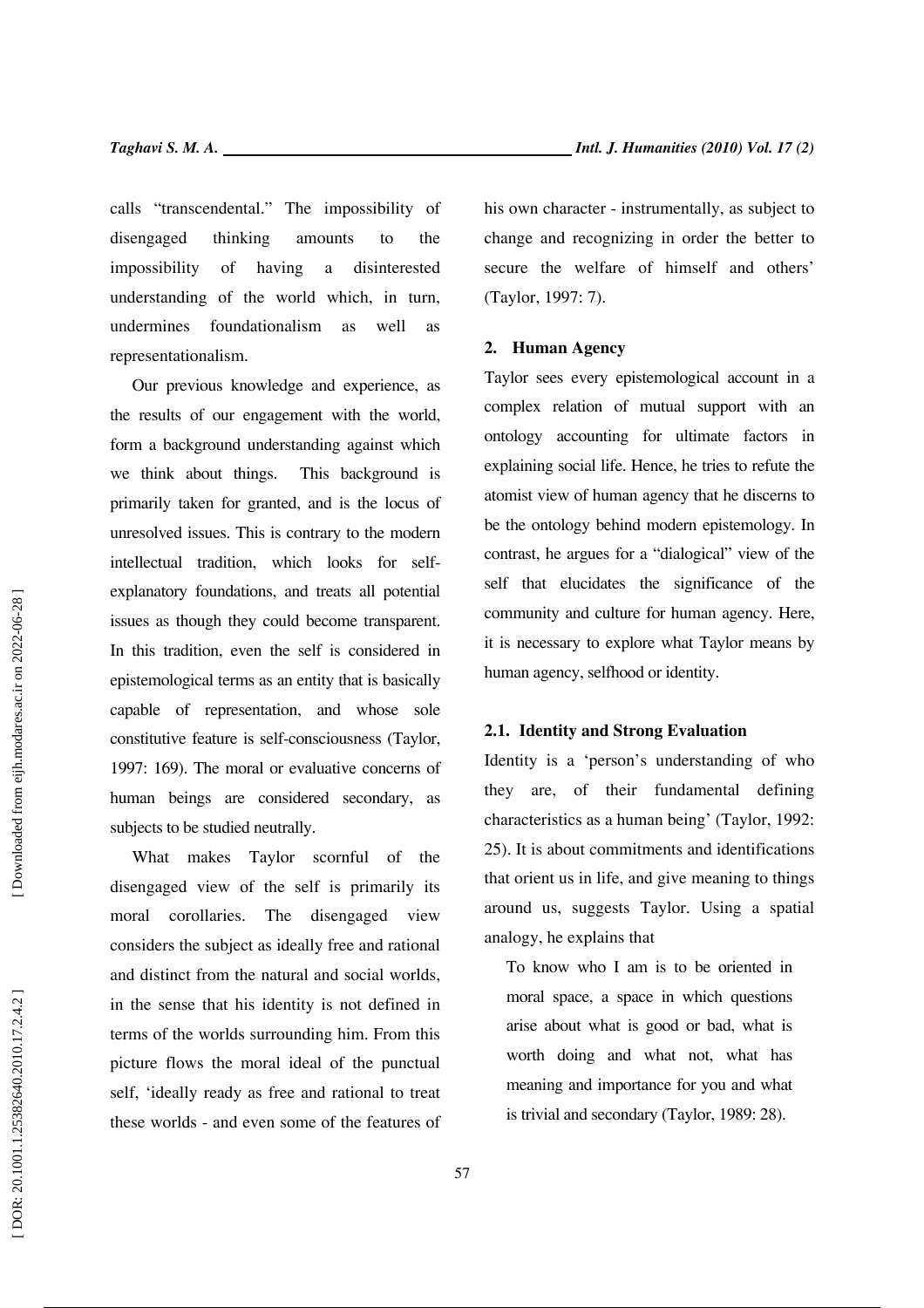Taylor distinguishes three axes of moral thinking, namely, a sense of respect for obligation to others, an understanding of what makes a full life, and notions concerned with dignity, by virtue of which one thinks of oneself as commanding the respect of others. Taylor's main attempt in the first part of *Sources of the Self* is to show that these axes are not separate from each other (Taylor, 1989: 14-15).

An important issue about all three modes of moral thinking is that they entail "strong evaluation." That is, they all involve 'discrimination of right or wrong, better or worse, higher or lower, which are not rendered valid by our own desires, inclinations, or choices, but rather stand independent of these and offer standards by which they can be judged' (Taylor, 1989: 4). Our strong evaluations give rise to "frameworks" or "horizons" which define what is valuable, and what should be done. We cannot do away with frameworks without risking an "identity crisis," or speaking of "pathological" cases (Taylor, 1989: 31). Thus, Taylor's thesis is that 'living within such strongly qualified horizons is constitutive of human agency, that stepping outside these limits would be tantamount to stepping outside what we would recognise as integral, that is, undamaged human personhood' (Taylor, 1989: 27). This phenomenological argument accounts for what Taylor calls "transcendental conditions," outlining the limits of what is conceivable in human life. Therefore, those theories that deny these conditions, and in particular the necessity of "qualitative discriminations" for human life, are selfdefeating.

Strong evaluation involves a judgement about what is good. Taylor defines the good broadly as 'whatever is picked out as incomparably higher in a qualitative distinction. It can be some action, or motive, or style of life, which is seen as qualitatively superior' (Taylor, 1989: 92). Conceptions of the good play a crucial role in all aforementioned axes of practical reasoning. Thus, to speak of one's identity is to speak of one's idea of the good. In particular, identity is defined by "hypergoods," the goods that are ranked incomparably higher than, and are used for judging, other goods. One example of these higher goods is the idea of equality in western democracies (Taylor, 1989: 63-4). Taylor argues that even those philosophers, such as naturalists, utilitarians and postmoderns, who deny any qualitative distinction of some goods or ends as incomparably higher than others, are committed to their own goods and hypergoods. They regard, for instance, the "ordinary life" of work and family, self-affirmation, or inclusion and emancipation as higher. For them, '[t]he notion is never that *whatever* we do is acceptable' (Taylor, 1989: 23). The problem, however, is that they cannot account for their moral preferences.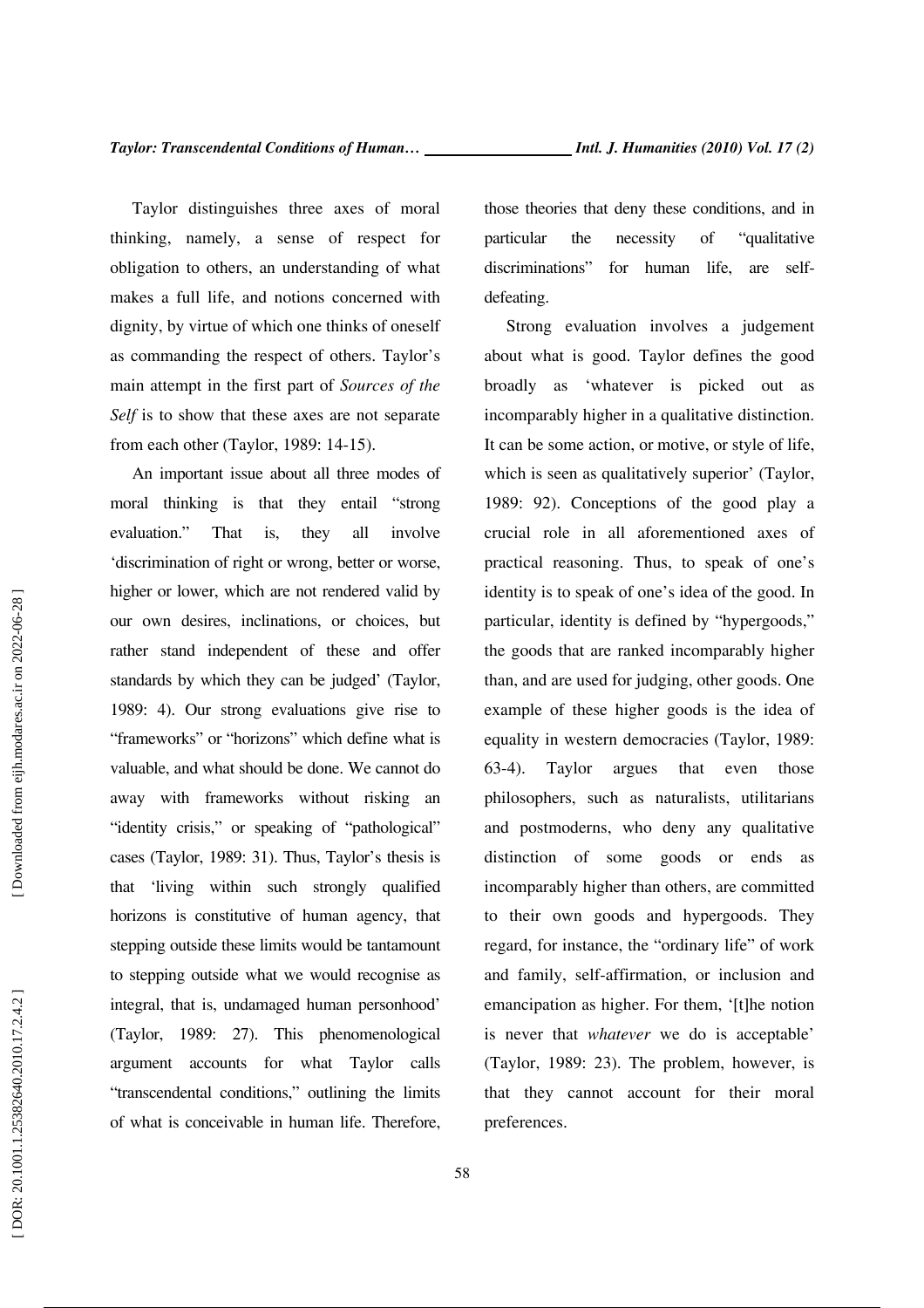Although Taylor distinguishes two orders of goods in identity, namely, hypergoods and other goods, his definition does not account for the complexity of identity. For instance, identity consists of universal and particular (at different levels of society, individual, etc.) elements, none of which has necessarily priority over another from aesthetic, moral, ethical or political points of view. Such complexity should be taken into account, because different aspects of identity require different ways of handling. Moreover, his account of identity does not cover a crucial element which is the sense of belonging. Attachment to different kinds of grouping, such as community cultures, is a main ingredient of identity which gives rise to moral claims and duties. Taylor's notion of identity is primarily a package of values and principles.

### **2.2. Dialogical Character of Human Agency**

In discussing the self, Taylor's main emphasis is a rejection of "atomism," as an ontology that considers societies as nothing more than individuals interacting with each other. Atomists suggest a disengaged identity for individuals whom they consider metaphysically independent of society (Taylor, 1995: 8). Also, for them, there is no 'locus of thought or feeling other than the minds of individuals' (Taylor, 1997: 130). Refuting atomism, Taylor argues that the community is constitutive of the individual. Contrary to modern epistemology, which takes the human agent as 'the monological subject of representation,' he remarks that our understanding is carried through dialogically in the sense that it is an action affected by an integrated and shared agent beyond the individual, that is by a "we" (Taylor, 1997: 173). This leads us to the "fundamentally *dialogical* character" of human agency (Taylor, 1992: 32).

Taylor argues 'my discovering my own identity doesn't mean that I work it in isolation, but I negotiate it through dialogue, partly overt, partly internal, with others' (Taylor, 1992: 34). This dialogue happens on two levels: intimate and social. On the intimate level, identity is formed through our contact with significant others, such as parents or teachers. Dialogue is even more important on the broader level of society, where through interaction with others we acquire language, in the broad sense, to define ourselves. One can only be a self among others. Taylor, therefore, calls the necessity of conversation with others another "transcendental condition" of selfhood to the effect that only in this way we can be sure that what we say makes sense even for ourselves (Taylor, 1989: 38). The fundamentally dialogical feature of the self gives rise to a need for "recognition," Taylor believes. He sees a close relationship between identity and recognition.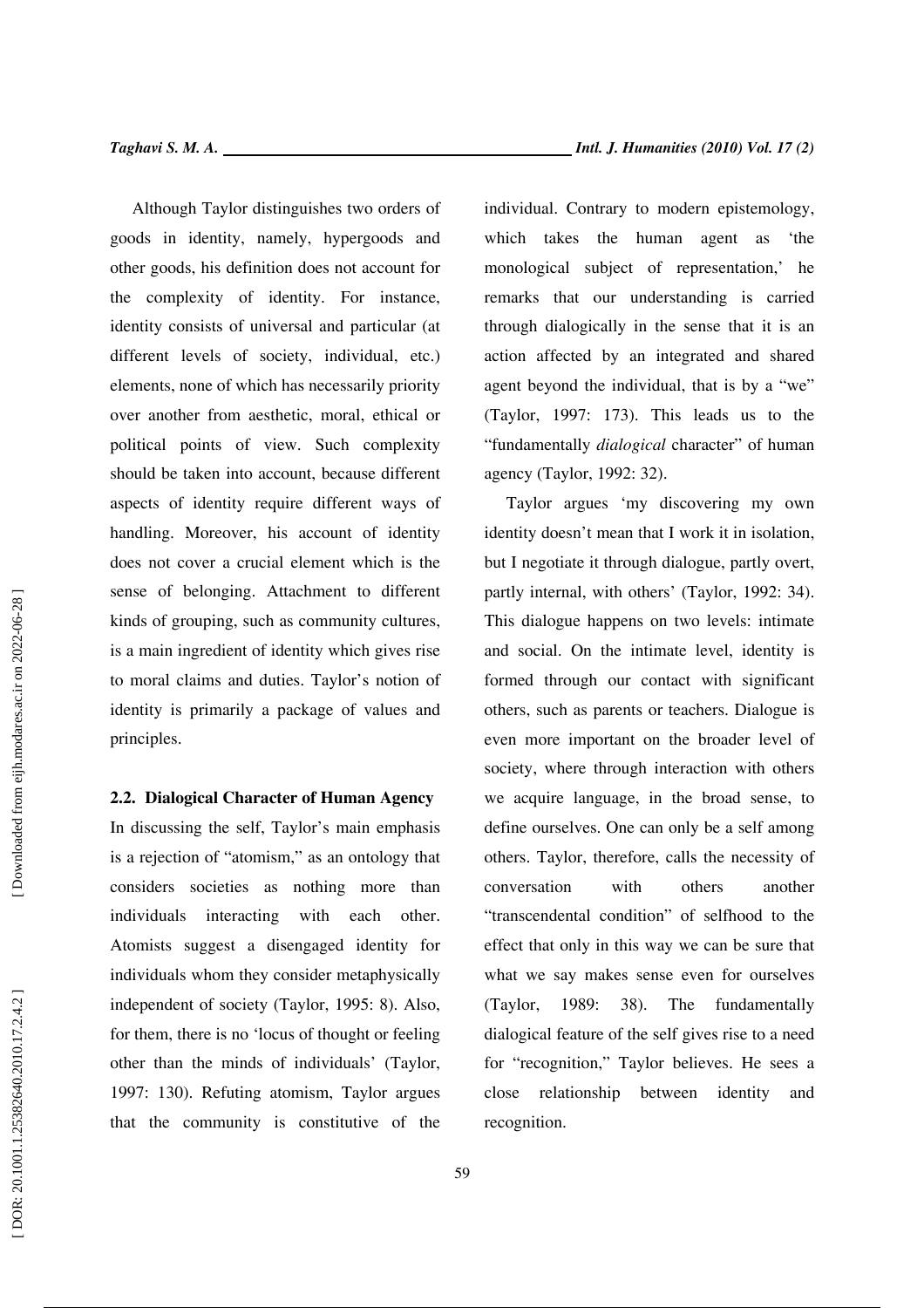A difficulty with Taylor's account of the dialogical feature of the self is that he arrives from this feature, as a "transcendental condition," at moral statements, such as repudiation of instrumental relationships and the need for recognition, without making a plausible link between them. It seems that he equates his account of transcendental condition of human agency with these normative assertions. This may be related to an ambiguity in Taylor's view to the effect that, although he primarily accounts for the dialogical character of human life as a "transcendental condition," or an inescapable predicament, sometimes he emphasises its *moral* importance, rather than its *inescapability*. For instance, he argues that '[t]o shut out demands emanating beyond the self is precisely to suppress the conditions of significance, and hence to court trivialization' (Taylor, 1991: 40). It seems that Taylor implies that the moral significance of dialogical relations follows from the dialogical feature of selfhood, while he cannot establish such a direct relationship. In other words, he cannot prove that the former is a corollary of the latter.<sup>1</sup>

Taylor must distinguish between his transcendental and

feature of human identity establishes the former, the latter does not follow. Another argument is needed to refute instrumental relationships normatively. Taylor is too quick to jump from the inevitability of the dialogical condition of the self to the conclusion of trivialising instrumental relations. Consequently, as we will see later, his moral and political views about communities and cultures cannot be supported by his account of the dialogical formation of identity and the inevitable role of these entities in that process. 2

### **3. Two Versions of Liberalism**

Taylor maintains that his critique of modern epistemology is 'a rejection of moralities based purely on instrumental reason, such as utilitarianism; and also critical distance from those based on a punctual notion of the self, such as the various derivations of Kant.' In politics, according to him, this criticism refutes certain forms of contemporary conservatism as well as radical doctrines of unencumbered freedom (Taylor, 1997:15).<sup>2</sup> More precisely,

 stultifying." On the other hand, he denies that the notion of instrumental relationships has any coherence, which, perhaps, refers to their logical impossibility. 'The notion that one can pursue one's fulfilment in this [instrumental] way seems illusory, in somewhat the same way as the idea that one can choose oneself without recognizing a horizon of significance beyond choice' (Taylor, 1991: 53).

<sup>1.</sup> The same problem recurs when Taylor concludes that his argument about identities being shaped through dialogue shows that relationships with others cannot be seen as instrumental. His repudiation of instrumental relations has two strands, though he does not distinguish them. On the one hand, he does not deny the possibility of having instrumental serial and temporary relations, though they cannot be about exploring one's identity, but are 'some modality of enjoyment,' and hence "self-

<sup>&</sup>lt;sup>2</sup> More precisely, Taylor believes that '[s]tability, and hence efficiency, couldn't survive ... [the] massive withdrawal of government from the economy, and it is doubtful if freedom either could long survive the competitive jungle that a really wild capitalism would breed, with its uncompensated inequalities and exploitation' (Taylor, 1991: 110).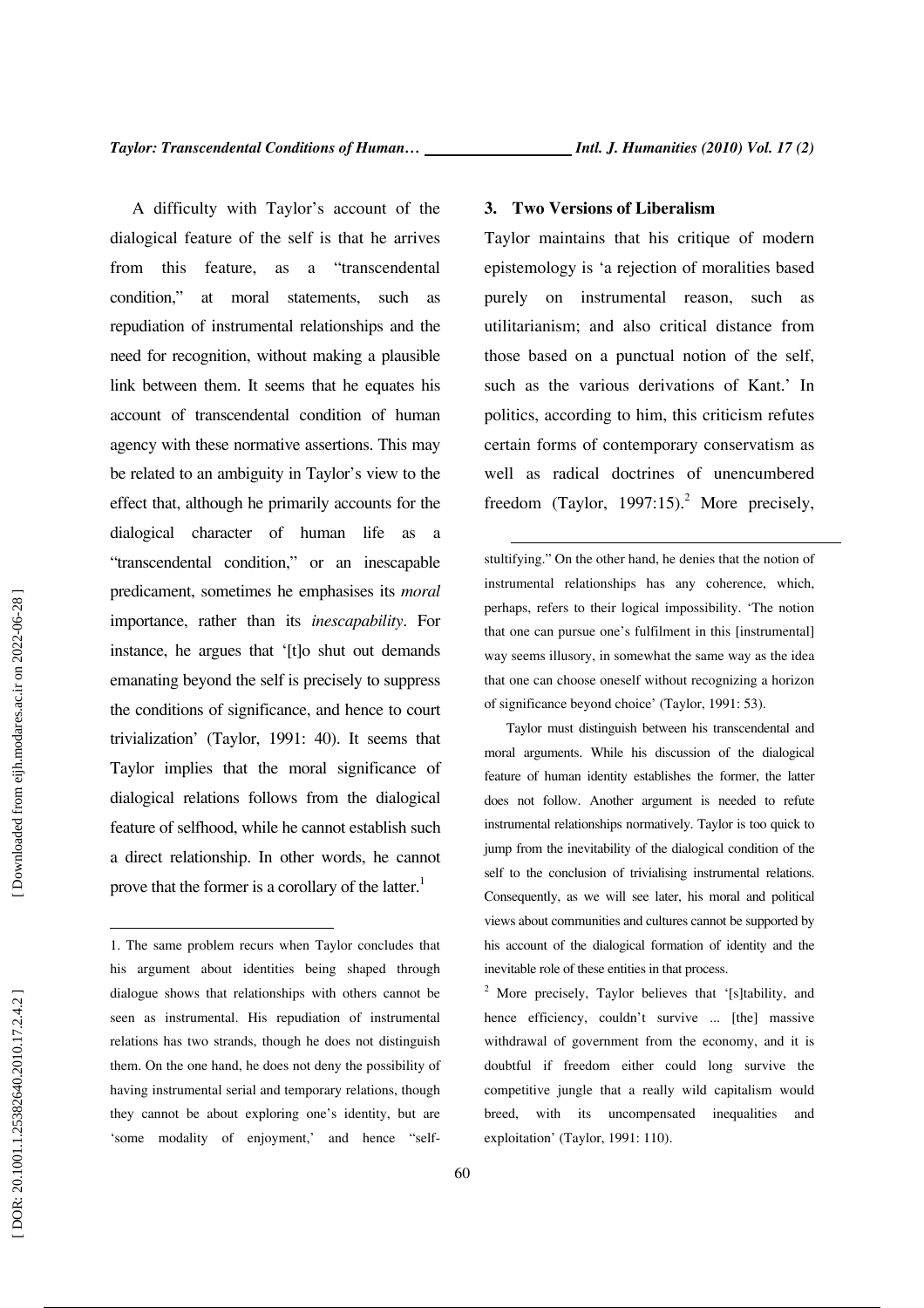Taylor mainly focuses on two competing versions of liberalism, namely, the procedural liberalism of neutrality and equal rights, and a liberalism that permits the promotion of some common goods such as culture and language or even political participation by political apparatus and recognises differences. He believes that his account of epistemology and ontology not only shows the implausibility of the former, but provides philosophical presumptions for the latter too.

Taylor believes that there is a "natural affinity" between this account 'with its stress on situated freedom and the roots of our identity in community, on the one hand, and the civic humanist tradition [i.e., republicanism], on the other' (Taylor, 1997: 15). His version of liberalism accepts that a society 'can be organised around a definition of the good life' (Taylor, 1992: 59). This political doctrine, unlike procedural liberalism, accommodates promotion of common and collective goals, such as the survival of a particular culture or language. An example of this kind of doctrine is cultural or linguistic nationalism like that of the Quebecois who find language 'an important enough [common] goal to take priority in some cases over individual goals that would otherwise have been considered as beyond legitimate constraint' (Taylor, 1997: 140).

Given the vital role of culture in constituting identity, it appears acceptable to arrive at a politics of promoting culture. Preserving and strengthening a culture is a justified common good, because, as Taylor argues, the language, practices and institutions that shape the background of meaning to our actions are parts of our culture. A problem with the above account, however, is that Taylor does not provide us with a clear argument demonstrating the "affinity" between his transcendental accounts of understanding or identity and a liberalism of promoting collective goods. His reasoning is mainly confined to stressing that the other version of liberalism, that is, procedural liberalism, is not viable. In other words, according to him, since implementing procedural liberalism runs contrary to transcendental condition of human life, the liberalism of pursuing collective goals can be the only plausible alternative.

Taylor tries to question the viability of procedural liberalism by attributing to it a naturalistic epistemology and an "atomist" ontology that he undermines, as seen in the previous sections. He assumes that ontological atomism makes it unproblematic 'to conclude to atomism in politics' (Taylor, 1997: 135) which he considers as 'one of the most negative' features of modern identity (Taylor, 1995: 8). Taylor identifies atomism with the seventeenth century social contract theory and its successors, which advocate the priority of the individual and his/her rights over the society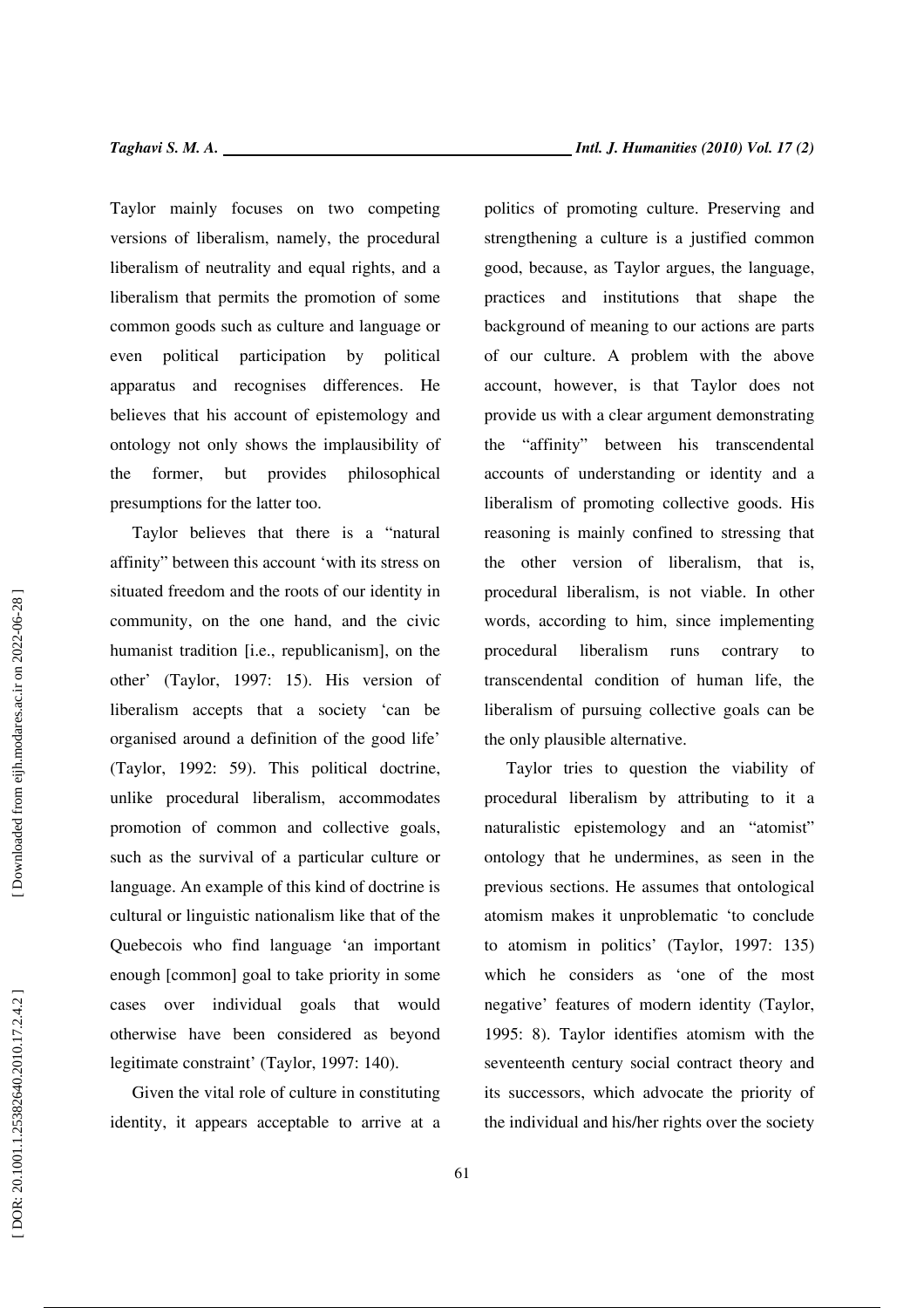(Taylor, 1995: 187). He calls the latter doctrines of "the primacy of rights" or procedural liberalism.

Taylor charges procedural liberalism with non-viability, either because it does not accommodate the "transcendental conditions" of identity and the self, or because it is politically unsustainable. This paves the way for a cultural politics or a politics of promoting common goods. Hence, it is necessary to examine his argument about the non-viability of procedural liberalism.

# **3.1. Non-Viability of Procedural Liberalism because of Giving Priority to Rights over Goods**

Taylor believes that procedural liberalism involves a rejection of the need for "qualitative distinctions," which he regards as a transcendental condition of selfhood, and that it consequently is not viable. In this respect, he argues that contemporary moral philosophy 'has tended to focus on what it is right to do rather than what it is good to be, …. and it has no conceptual place left for a notion of the good as the object of our love or allegiance' (Taylor, 1989: 3). He goes on to say that contemporary moral philosophy solely emphasises obligations, while having no room for what is good to do without being obliged. This account gives rise to the view, in political theory, that a liberal society should be centred on the conception of the right rather than on the good, which is left to individuals.

Taylor tries to equate the proceduralist ideal of the priority of rights over conceptions of the good with the denial of "qualitative distinctions" (Taylor, 1989: 79). Hence, based on his account of identity and strong evaluation, he implies that such an ideal flies in the face of the "transcendental condition" of living with a horizon of "qualitative distinctions." He hints that the notion of the primacy of rights is similar to the naturalist view of morality as optional, which cannot account for humans' moral intuitions. Rights philosophies do not see that rights are ultimately based on conceptions of the good, and thus amount to the denial of qualitative distinctions. However, *pace* Taylor, procedural justice does not need to, and actually some of its celebrated versions do not, deny qualitative distinctions as segregation of worthy from unworthy. Taylor himself concedes that procedural accounts of justice enjoy such distinctions based on the notions of equality and universal justice (Taylor, 1989: 64). Moreover, if "good" means anything valuable, there is "an extremely important shared good" in the procedural account of polity (Taylor, 1997: 194).

Taylor sometimes levels the charge of nonviability against procedural liberalism by ascribing to it an "atomist" ontology that cannot account for the dialogical character of human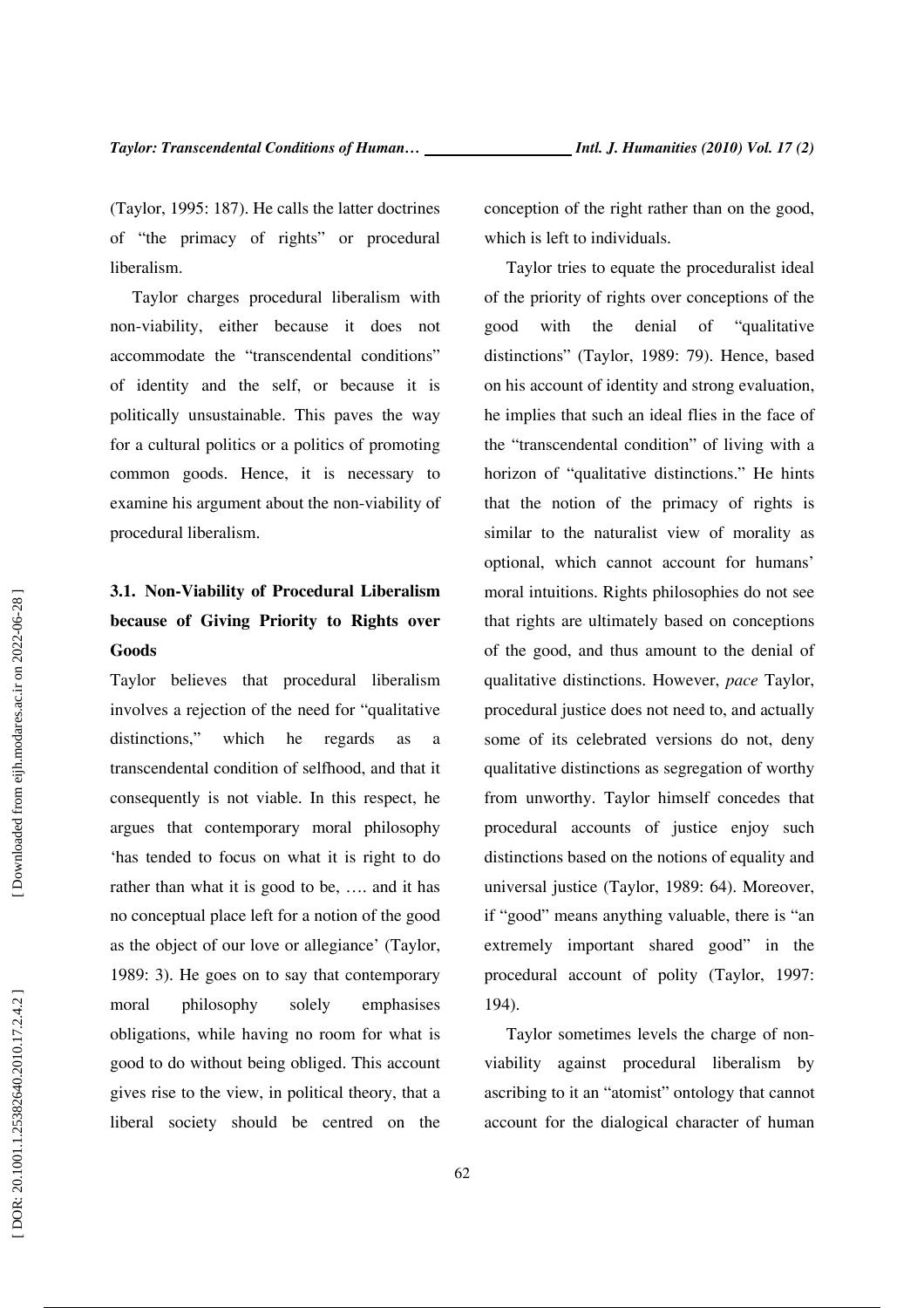agency. He argues that the liberalism of rights does not take into consideration the fact that individuals are constituted by their communities. It presupposes the notion of a disengaged subject, and thus a concept of disengaged thinking. In response, it has been said that right-based theories of justice do not need to deny that individuals are constituted by society. They can accommodate the view that one's identity is dialogically formed in relation with others, and by being introduced to language and culture. Walzer, Rorty and even Rawls, in his recent works, among others, vindicate liberalism in this way (see, for instance, Galston, 1989; Rorty, 1991: 179; and Rawls, 1993: 151-2). Liberalism might give priority to the individual over the society, but still accommodates the view that the individual is a product of society, as liberalism itself is a product of a certain society, culture and history. Taylor acknowledges that procedural liberalism does not entail an "atomist ontology;" it can be grounded on "holism" (Taylor, 1997: 97).

Taylor also argues that rights theories are foundationalist, that is, they attempt to unify all aspects of morality around obligations. They lack sensibility to moral aspirations such as perfectionism, heroism and the like (Taylor, 1989: 89-90). Any moral directive is considered as merely a derivation from rights. In response to this stricture, Richard Tuck argues that founders of social contract theory (Locke and Hobbes) and especially the inventor of natural rights (Grotius), unlike Kant and utilitarians, have never been reductionist. They did not consider rights as the foundation for other parts of ethics and morality. Grotius discerns rights as "a minimal spot" where all cultures overlap each other. From within a culture there need not be a priority for this overlapping meeting ground over the rest of the moral (Tuck, 1994: 160). In a later work, Taylor accepts that not all theories of natural rights derive other parts of ethic from rights (Taylor, 1995: 188, footnote no. 2). He particularly mentions that classical founders of right theory and even Rawls are not his targets in his objection to rights theory (Taylor, 1994: 246-249).

### **3.2. Procedural Liberalism's Disregard for Collective Goods and Common Bonds**

Taylor's more serious charge against procedural liberalism is that it is not viable because it cannot account for fostering the *collective goods* or *common bonds* required for the survival of a society. Here, his discussion is not about transcendental conditions, but about the political viability of human societies. Taylor argues that societies cannot be without a common bond. This common bond persuades people to obey the law, observe disciplines and make sacrifices such as paying tax and serving in the armed forces, which are requirements of every political society. In a free society, these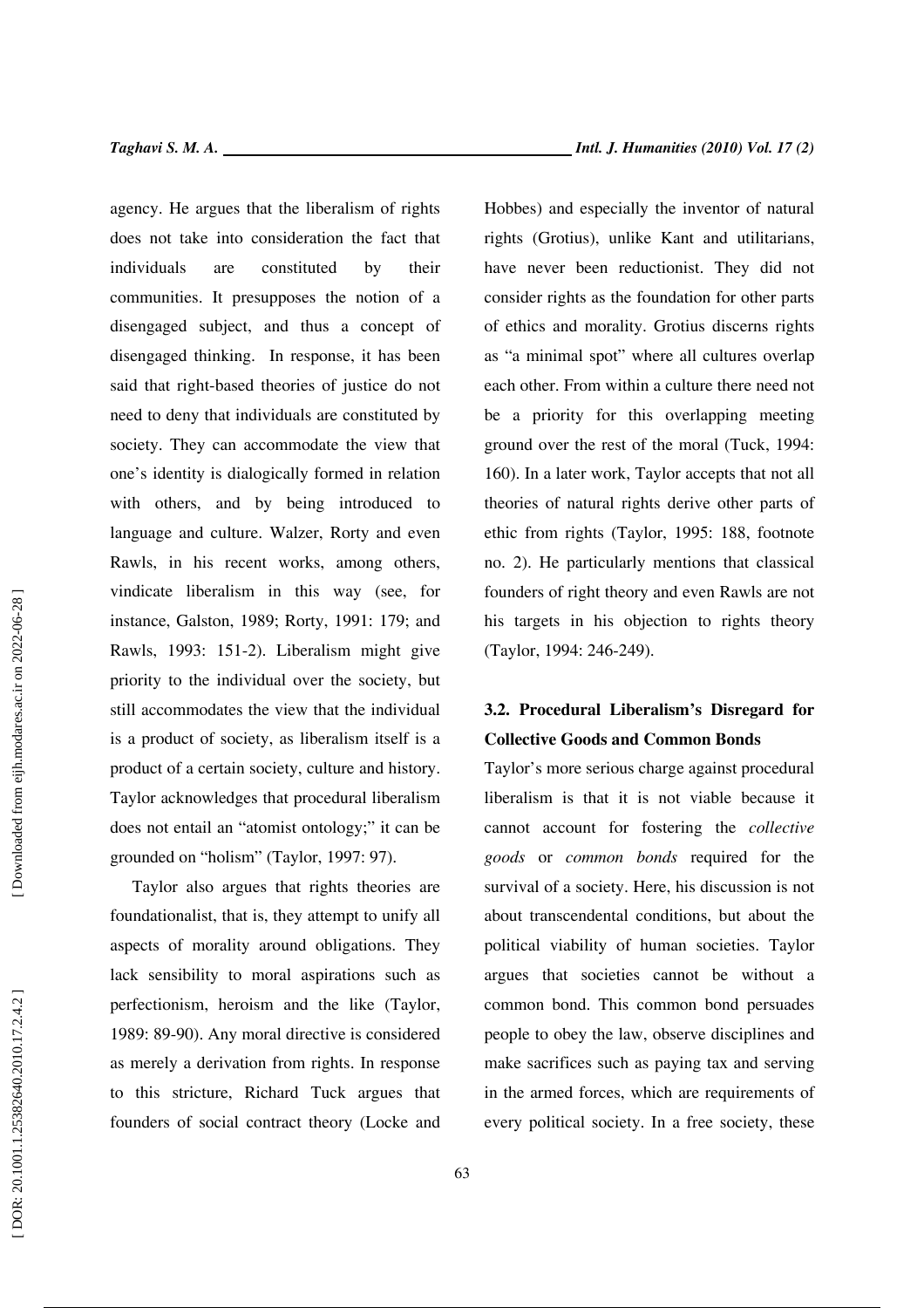can only be enforced by 'a willing identification with the polis on the part of the citizens, a sense that the political institutions in which they live are an expression of themselves' (Taylor, 1997: 187).

Taylor believes that the lack of such a common bond causes political fragmentation and a sense of atomism, and leads to failure to sympathise with others. People will be more interested in partial, local, ethnic, or interestbased grouping than in common projects for the whole society (Taylor, 1991: 112-13). Symptoms of this fragmentation can be seen in the United States which, as a society united merely in the defence of rights, faces low turn out in elections, suffers from an underdeveloped welfare state, and in which interest groups and single-issue campaigns take the place of the formation of democratic majorities around interrelated programmes (Taylor, 1997: 281-4). Lack of identification with one's political community, an instrumental view of one's society, political fragmentation and a sense of atomism reinforce each other in a vicious circle. Hence, a free society, in order to prevent disintegration, needs a sense of attachment and "common enterprise."

Nevertheless, patriotism or a sense of common good is not central to liberal politics. Procedural liberalism is mainly concerned with "convergent" goods, and sees society as instrumentally valuable. For it, the individual is the ultimate, and the society and its institutions are merely "collective instruments." The liberalism of rights does not take the principle of belonging or obligation to society or authority as fundamental. It gives, Taylor believes, a distorted description of political aspirations to common goods as quests for instrumental or subjective goods. In short, procedural liberalism, which due to its atomist ontology cannot account for common goods and bonds, faces the charge of non-viability.<sup>1</sup>

In response to Taylor, it can be argued that procedural liberalism can provide what is needed for the survival of a political society. It can demand some sacrifices, such as obeying the law, paying tax, complying with some sorts of distribution of wealth, serving in the armed forces, resisting invaders, and some kind of

1. Despite his critique of procedural liberalism Taylor does not deny that it is motivated by a philanthropic moral outlook which aims at the recognition of the value of the ordinary life as well as individual happiness instead of supposedly higher values or great social and political projects (Taylor, 1997: 144-5). The attempt to do without conceptions of the good should be seen as liberation from the stifling and burdensome demands of higher ways of life on human beings which lead to depreciation and suffering or self-delusion. The ideals of autonomy and freedom as well as a desire for transcending parochial theories of the good have also buttressed rights theories (Taylor, 1989: 8 and 85). In the background of these accounts, there is preference for conceptions of altruism and benevolence over self-absorption and obsession with the fulfilling life.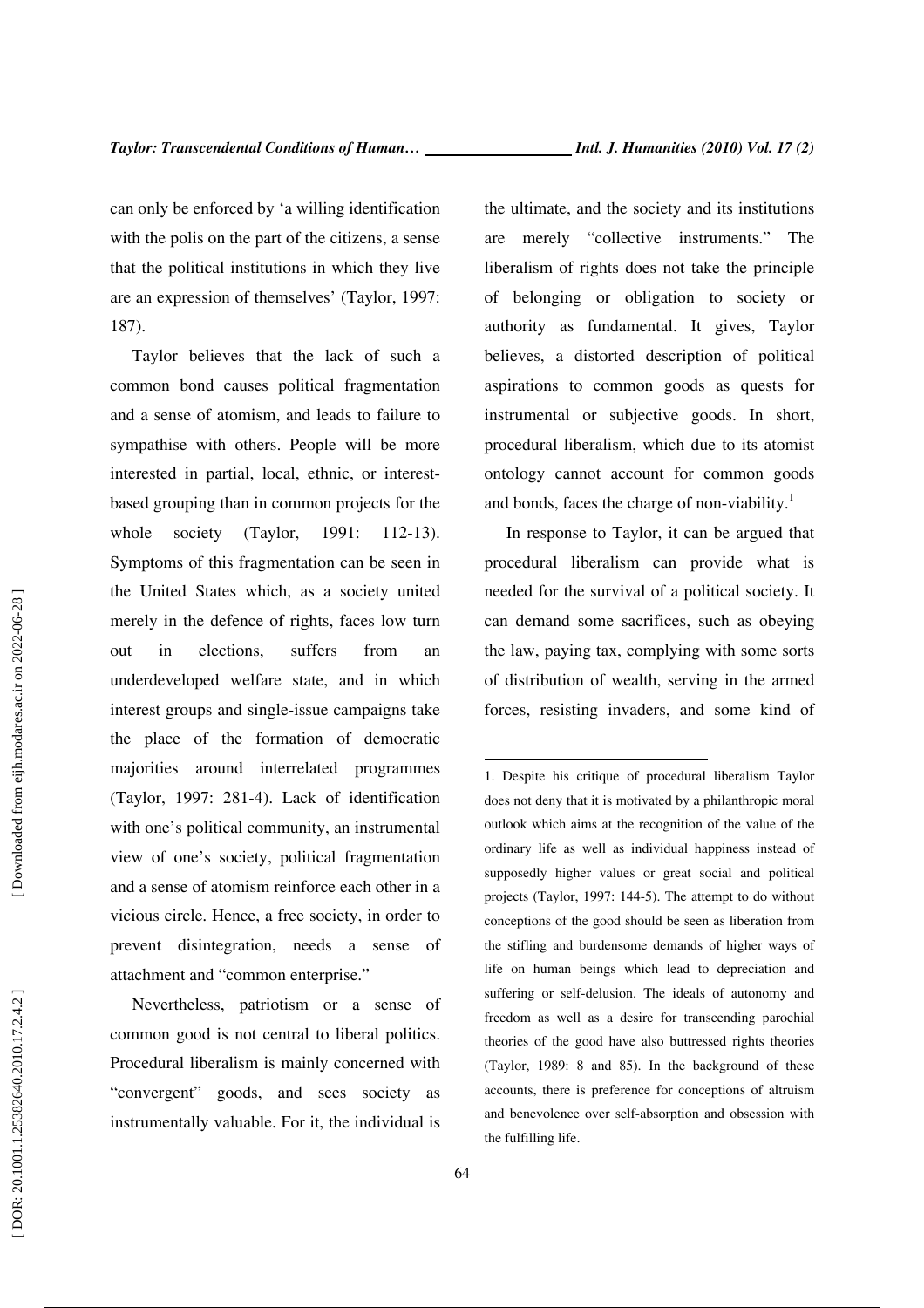public participation like serving on juries, based on its individualistic account of rights. In all these cases, one can appeal to the proceduralist account of the instrumental value of the society, rather than the republican or communitarian view of the intrinsic value of the society. The instrumental value of the society is sufficient to persuade one to pay tax, obey the law, resist a dictator or even fight for his or her society. The common bond for procedural liberalism can simply be a shared destiny, or a commitment to rights. Further, such a commitment can even be a basis of non-instrumental identification with the society. Taylor's argument that the survival of the society would be at stake by sticking to proceduralism and neglecting culture and community can easily be refuted by a counterargument that there is not such a danger to the societies adhering to procedural accounts of justice (Gray, 1993: 265). Acknowledging the above point, in his more recent works, Taylor states that 'procedural liberalism can parry the objection of nonviability' in the sense described above (Taylor, 1997: 194).

Elsewhere, Taylor maintains that although certain types of common bonds, viz., a shared view about rights, may be found in procedural liberalism, it is centred on concepts such as rights, rule of law and equality rather than collective goods and, particularly, participation. The latter, according to "the republican thesis," are the essence and safeguard of freedom and patriotism (Taylor, 1997: 201-202). Taylor, here, means that procedural liberalism does not take into consideration what is necessary for the survival of the *liberal* features of a society. Moreover, Taylor believes that the proceduralist view of liberalism discounts the significance of democratic decision-making and the importance of the public sphere or civil society in this respect (Taylor, 1997: 287).

Against the republican thesis, however, it is argued that participation *per se* may not be of intrinsic value; what matters is that state apparatus works for the well-being of citizenry. Participation or democracy might be merely instrumentally valuable, in order to achieve good governance. Viable liberal societies, in which freedoms and rights, such as freedom of expression, are respected, can rely on allegiance on the basis of enlightened self-interest, rather than on patriotism or collective goals (Taylor, 1997: 195). Taylor finds this answer incompatible with the reality in societies allegedly based on procedural justice, like the US. He maintains that people's outrage in cases such as Watergate goes beyond 'sources recognised by atomism,' and shows a sense of 'patriotic identification' among people who do not think of 'their society purely instrumentally, as the dispenser of security and prosperity' (Taylor, 1997: 196). However, Taylor's response is hardly convincing, because such outrage need not be based on a sense of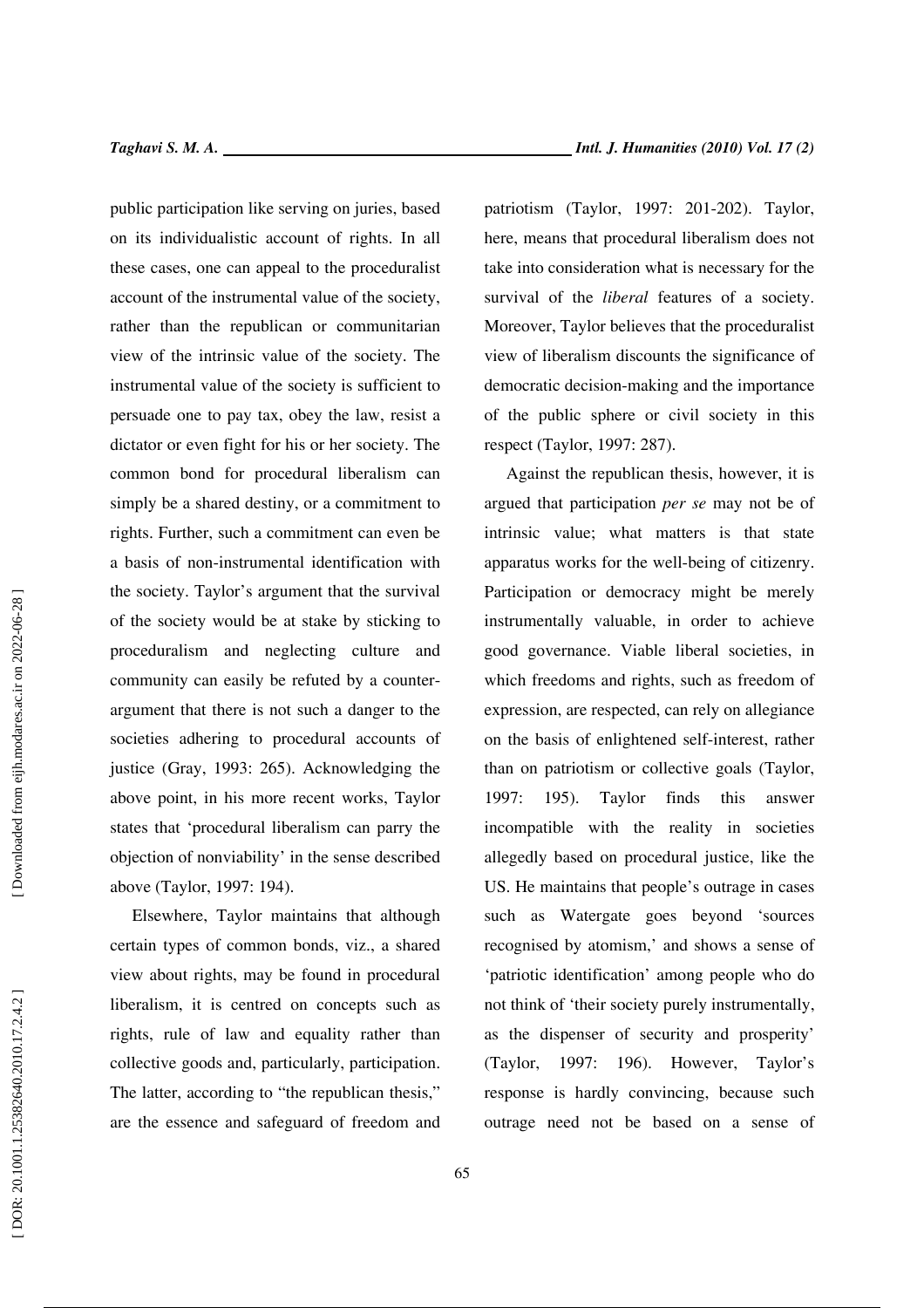identification with the society or patriotism. It may perfectly well have been caused by people's self-interested resentment at the administration's dishonesty or its waste of taxpayers' money. The point is that even safeguarding freedom against would-be despots can be achieved through procedural liberalism.

It can be argued that what rights-based theories of justice cannot account for are measures that go beyond ensuring the survival of the society or its liberal characteristics. These are issues like preserving the distinctness of the society, restricting citizenship or the scope of the welfare system to compatriots, or promoting a collective good such as a culture or a language. Taylor maintains that procedural liberalism, due to its instrumentalist and subjectivist view, inhospitable to views about the intrinsic value of the society, and to collective goods of national, linguistic or cultural kinds (Taylor, 1997: 140- 42). However, he does not notice that in these cases, what is at stake is not the survival of society and liberalism, but the survival of particular features of a society that are beyond these. Participatory self-rule, as an intrinsic good and a component of human dignity, and distributive justice when it goes beyond a measure for preventing the disintegration of the society, are other examples of these particular features. The latter, however, may be not less important than the liberal and democratic characteristics of the society for its members.

What gives credibility to the above argument is Taylor's own distinction between countries whose political culture allows adhering to procedural liberalism and those tending towards promotion of a common good. He does not see the first group in danger of disintegration. He goes on to say that procedural liberalism is only suitable for countries like the US or, perhaps, Britain. The political culture of some other countries like Canada inclines towards more participation. Taylor argues that there is a more or less total "fusion between patriotism and free institutions" in the political culture of the US, whereas, in some other modern democratic societies like Quebec, 'patriotism centers on a national culture, which in many cases has come to incorporate free institutions, but which is also defined in terms of some language or history.' Taylor goes on to say that

The procedural model will not fit these societies because they can't declare neutrality between all possible definitions of the good life. A society like Quebec can't but be dedicated to the defense and promotion of French culture and language, even if this involves some restriction on individual freedoms. It can't make culturallinguistic orientation a matter of indifference (Taylor, 1997: 203).

It is important to distinguish between those collective goods that can be accommodated by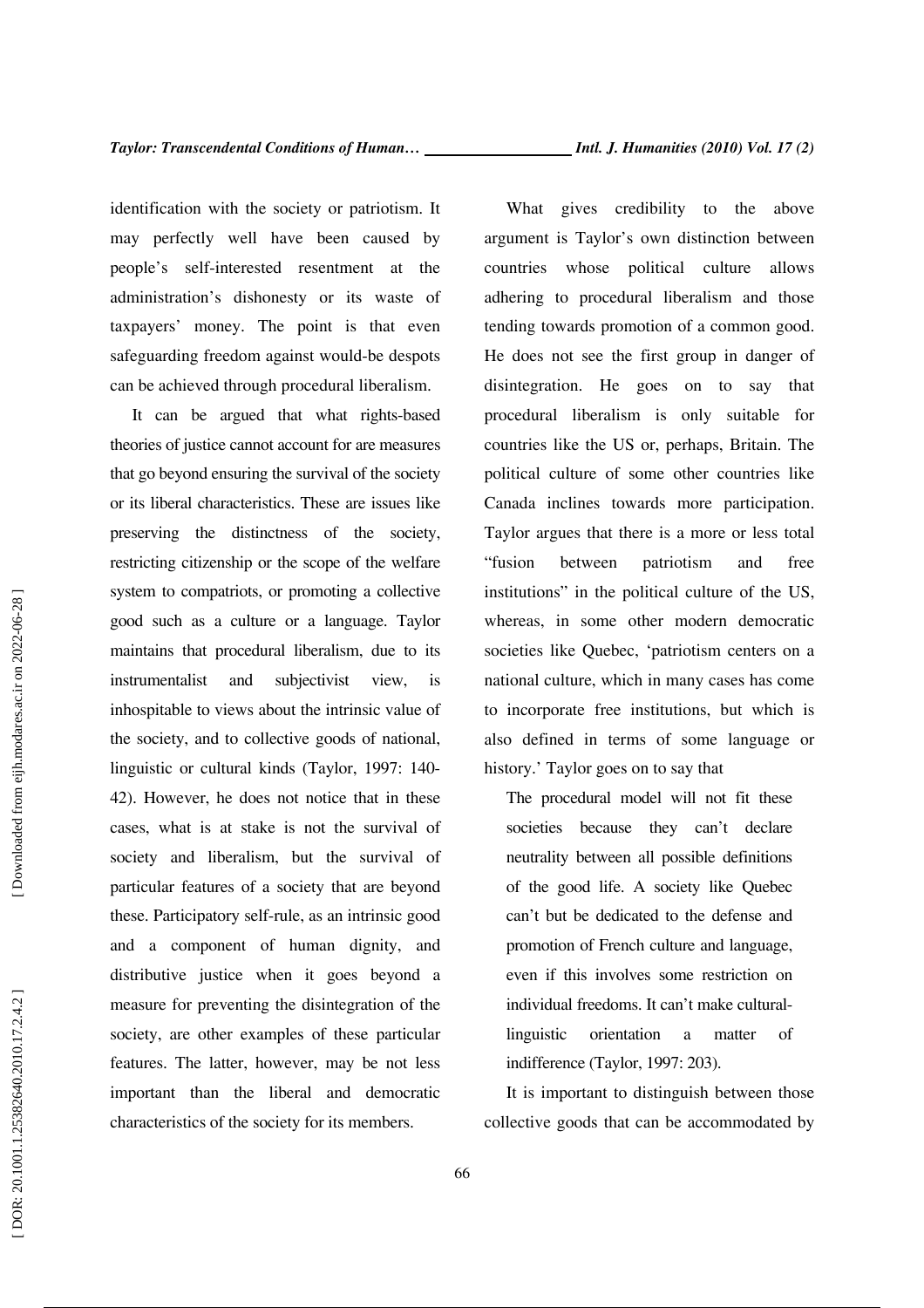procedural liberalism, viz., those needed for the survival of the society or for the prevention of despotism, and those that cannot, that is, collective goals giving the society a particular feature. While the first group are *necessarily* political, the second group are not, in the sense that their realisation does not require the intervention of the state. Nevertheless, in certain cases, the latter type of collective goods *may* also legitimately be followed through political institutions, contrary to the dominant liberal view. However, if there are several incompatible collective goals of the latter kind in a society, perhaps due to its culturally plural population, then dealing with them requires a special and complex solution.

## **3.3. Objections to Taylor's Liberalism of Promoting Collective Goals**

Taylor's liberalism of pursuing collective goods, apart from its philosophical grounds, attracts several criticisms. For instance, it homogenises the society, undermines autonomy, and weakens self-awareness. To begin with, a society that is organised around a view of the good, and pursues collective goals like cultural survival, tends to substitute a dominant interpretation of the common good for various others. It is prone to suppressing other accounts of the common good, subcultures and particular interpretations of the culture. Dispersed minorities are the main

victims of such a homogenising process.<sup>1</sup> In a society that advances collective goods, minorities would be at a disadvantage. The state subsidises the majority's idea of the good life at the expense of others' ideas. Such a society discourages difference. Confronting this objection, Taylor introduces the concept of "fundamental human rights," as determining the limits of the political promotion of collective goals.

The drive of the Taylorian community towards homogeneity may also hinder the development of a self-critical approach towards one's cultural identity. It does not provide a favourable environment for revising one's final vocabulary, and might even obstruct the process of strong evaluation and, consequently, awareness of one's identity. As we have seen, for Taylor, strong evaluation is a constituent of selfhood; he also cherishes critical selfawareness. Richard Weinstock eloquently shows that the task of strong evaluation, that is, second-order reflection on one's desires and evaluative distinction of actions as good, bad, base or noble, is more feasible in a liberal society with a neutral state than in a society pursuing an overarching common good politically (Weinstock, 1994: 186-91). It is

<sup>1.</sup> Taylor's politics of recognition permits geographically concentrated minorities to follow their collective goals and promote their cultural identity, and to be exempt of standards of "uniform treatment" that apply to the population at large (Taylor, 1992: 59).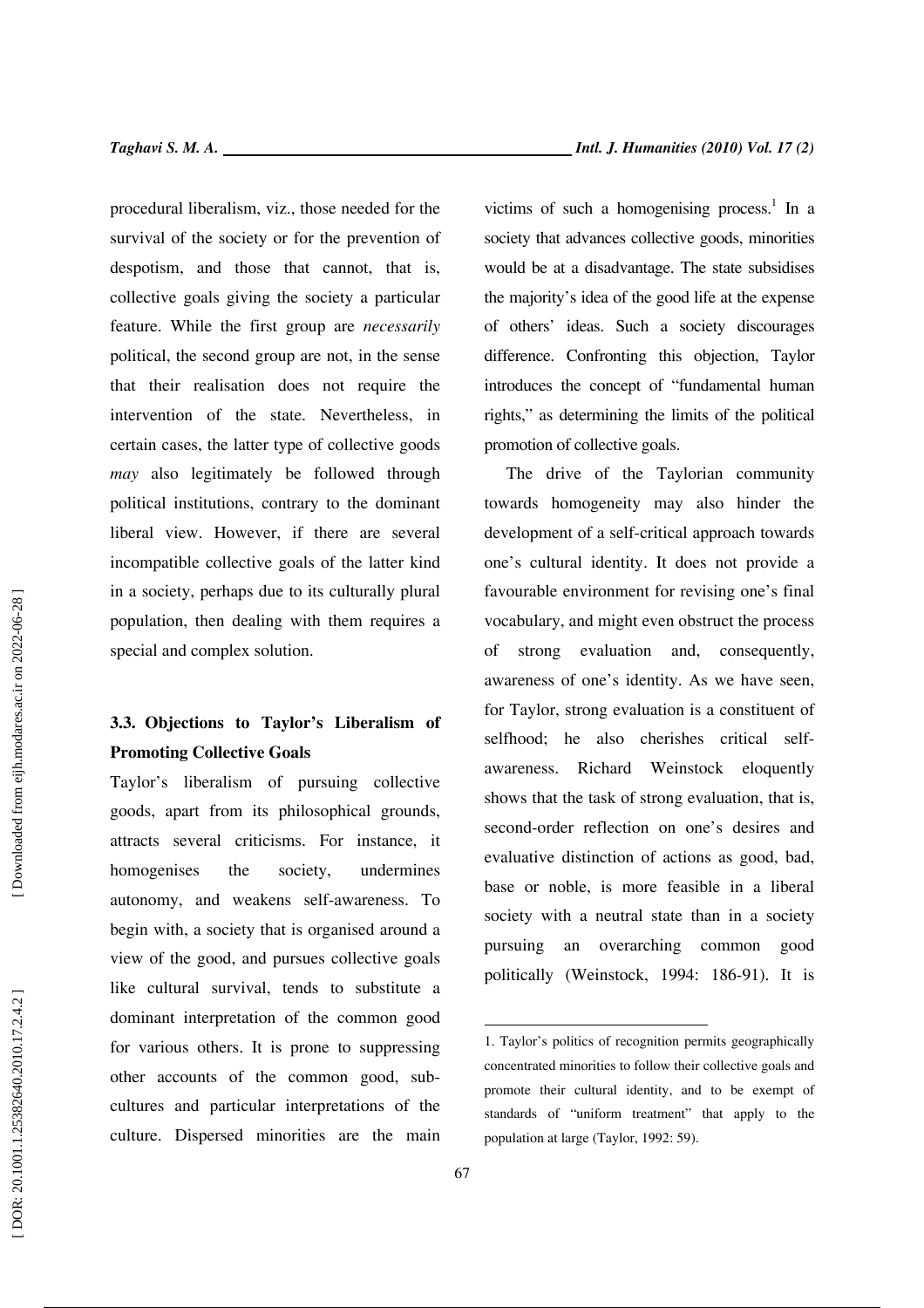more likely to be aware and also critical of one's moral framework in a cultural diversity that can be provided by a neutral polity than in a homogenised communitarian society of the like-minded.

Moreover, Taylor's cherished notion of fusion of horizons can flourish better in an impartial liberal society than in a society that seeks cultural survival through state actions. As seen, the latter tends to suppress attempts by marginal or minority cultures to articulate or publicise their own horizons; and this can lead to cultural self-preservation in isolation, and undermine any attempt to change the self-identity of cultures. A parallel fear, expressed by Habermas and Appiah, *inter alia*, is that the idea of survival may be interpreted as cultural self-preservation in isolation. Such an interpretation weakens any possibility of change in the self-identity of cultures, and, in turn, could end up in a kind of fundamentalism (see Gutmann, 1994: 131- 133 and 159). Nevertheless, it should be said that a Taylorian community may hinder intercultural exchange to some extent, but it does not block it. As a matter of fact, Taylor maintains that the dialogical condition is not restricted to human agency as an individual, but extends to cultures and communities; and that is why recognition of cultural communities is a crucial need.

#### **4. Conclusion**

In this paper, it has been argued that Taylor's attempt to refute the liberalism of rights, and support a liberalism of promoting collective goods, on epistemological and ontological grounds, or what he calls transcendental conditions of selfhood, is not convincing. His charge of non-viability against the liberalism of rights because of disregarding these conditions is not tenable. Moreover, Taylor's appeal to transcendental issues exposes him to his own stricture of universal moralities and, particularly, procedural liberalism, viz., supplying a universalist, ahistorical and transcultural view of morality.

*Pace* Taylor, procedural liberalism is also a politically sustainable doctrine; but, as he remarks, it does not accommodate the collective goals that most societies advance. One of these goals is cultural survival. If we accept that culture is constitutive of our identity, we cannot help desiring its survival. The very notion of identity implies survival. The question, however, is whether it is necessary to involve the state in the realisation of the wish for the preservation of cultures. Contrary to Taylor's politics of pursuing collective goals, some of these collective goals such as cultural survival do not need to be, and in some societies actually are not, considered as political pursuits. In these cases, precisely because the civil society is able to promote these goals, the state is exempted. This means that if the civil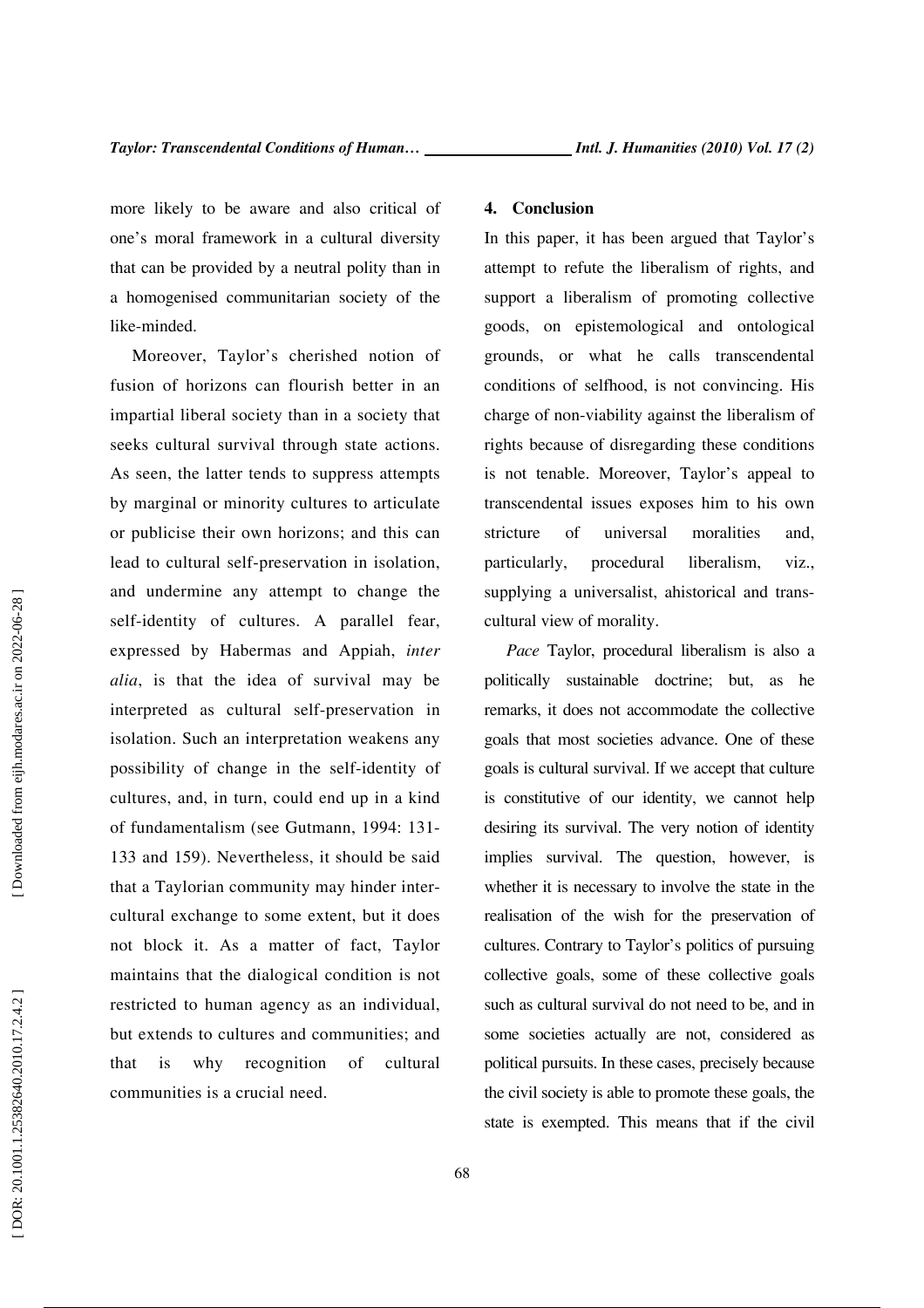society lacks the ability or sufficient resources, the state should do the job. Hence, political doctrines of the Taylorian type are necessary for the latter cases.

Nevertheless, in a society that allows the pursuit of cultural survival through state apparatus, compared to an impartial liberal one, there would be more attempts to homogenise the society, individual autonomy would be more limited, critical self-appraisal would be diminished, and there would be some discrimination against the demands of dispersed minorities, even if fundamental human rights are observed. On the other hand, such a society would follow collective goods that most, if not all, of its members find worthwhile. The choice between an impartial state and one promoting a collective good is not a choice between a non-viable and a viable society, as Taylor sometimes suggests. Nor is it a choice between moral and immoral or suppressive options. Adjudication between the two versions of liberalism should be based on their relative moral merits and the features of the social context in which they are supposed to operate, rather than on philosophical arguments, such as Taylor's transcendental conditions.

### **References**

[1] Galston, William A., (1993), "Community, Democracy, Philosophy: The Political Philosophy of Michael Walzer", *Political Theory*, vol. 17, no. 1, 1989.Gray, John, "The Politics of Cultural Diversity," *Postliberalism: Studies in Political Thought,* Routledge: London and New York.

- [2] Gutmann, Amy (ed.), (1994), *Multiculturalism and "The Politics of Recognition,"*, 2nd ed., Princeton: Princeton University Press.
- [3] Rawls, John, *Political Liberalism,* New York: Columbia University Press, 1993.
- [4] Rorty, Richard, (1991), "The Priority of Democracy to Philosophy," *Philosophical Papers,* Vol. 1: *Objectivity, Relativism, And Truth,* Cambridge University Press: Cambridge.
- [5] Taylor, Charles, (1992), "The Politics of Recognition," *Multiculturalism and "The Politics of Recognition,"* Amy Gutmann (ed.), Princeton University Press: Princeton.
- [6] Taylor, Charles, (1997), *Philosophical Arguments*, Harvard University Press: Cambridge, Massachusetts.
- [7] Taylor, Charles, (1995), *Philosophy and the Human Sciences: Philosophical Papers 2,* Cambridge: Cambridge University Press.
- [8] Taylor, Charles, (1989), *Sources of the Self*, Cambridge: Cambridge University Press.
- [9] Taylor, Charles, (1991), *The Ethics of Authenticity.* Cambridge, Massachusetts: Harvard University Press.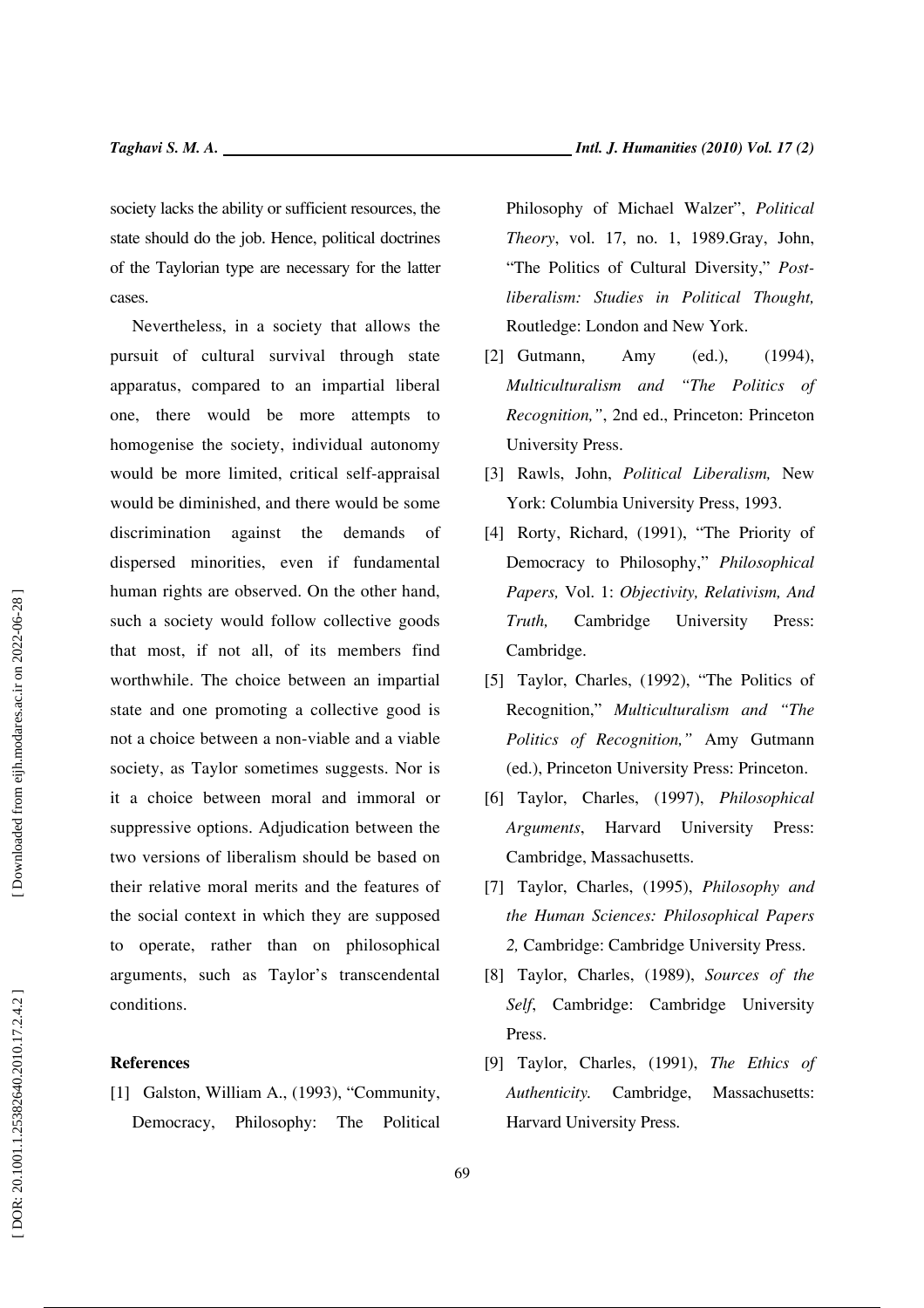- [10] Charles Taylor, (1994), "Reply and Rearticulation," *Philosophy in an Age of Pluralism,* James Tully (ed.), Cambridge: Cambridge University Press.
- [11] Tuck, Richard, (1994), "Rights and Pluralism," *Philosophy in an Age of Pluralism,* James Tully (ed.), Cambridge: Cambridge University Press.
- [12] Weinstock, Daniel M. (1994), "The Political Theory of Strong Evaluation." In *Philosophy in an Age of Pluralism: The Philosophy of Charles Taylor in Question*, edited by James Tully, 171-93. Cambridge: Cambridge University Press.